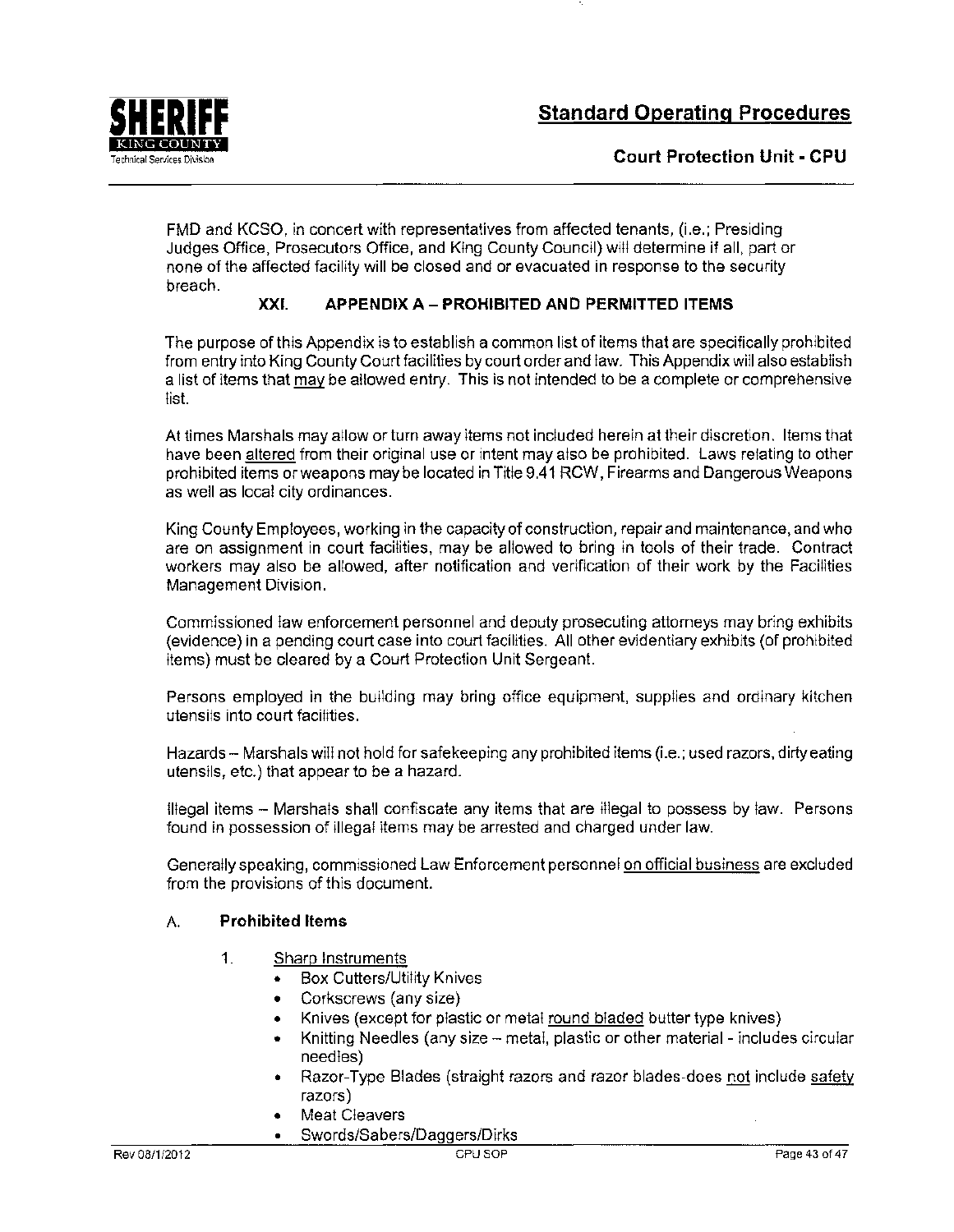

TechnicaiServicesDivision **Court Protection Unit· CPU** 

- Scissors (metal with pointed tips- any size)
- 2. Firearms/Weapons
	- Ammunition of any kind
	- Billy Clubs/Night Sticks/Black Jacks
	- Brass Knuckles (includes plastic, metal or other material)
	- Firearms of any kind (includes BB/Pellet/Air-soft/Paintball and Replicas)
	- Flare Guns
	- Gun Powder including black powder and percussion caps
	- Gun Shaped Lighters
	- Martial Arts Weapons of any kind (includes Nunchakus, Kubatons and Throwing Stars)
	- Parts of Firearms
	- **Starter Pistols**
	- Spear Guns
	- Slung or Sling shots of any kind
	- Tasers/Stun Guns/Cattle Prods/Shocking Devices of any kind
	- Toy Guns/Weapons of any kind
- 3. Tools
	- Axes/Hatchets
	- Chain (greater than 7" in length; wallet chains are exempt)
	- Crowbars
	- Drills and Drill Bits (includes cordiess portable power drills)
	- Hammers (all types)
	- Pipe (plastic or metal, including end caps)
	- Saws and Saw Blades (includes cordless portable power saws)
	- Screwdrivers of any length (except for small eyeglass type)
	- Tools (greater than 7" in length)
	- Wrenches and Pliers (7" or more in length)
- 4. Chemicals/Incendiary Devices
	- Acid/Ammonia/Chlorine/Chemical drain openers/ Liquid Bleach
	- Aerosols (any except for personal care or toiletries in limited quantities)
	- Any unidentifiable liquid, gas, gel, substance or chemical
	- Charcoal/Sulfur
	- Fire extinguishers and other compressed gas cylinders
	- Flammable Liquids/Gels/Gases (includes Paints, Turpentine and Paint Thinner)
	- Fuels (includes Gasoline, Cooking Fuels and Lighter Fluid)
	- Gas Torches/Torch Lighters thin, needle-like flame of air-propelled fire
	- Mace/Pepper Spray/Tear Gas Explosives or Incendiaries of any kind (includes Replicas, Fireworks and Flares)
	- Spray Paint